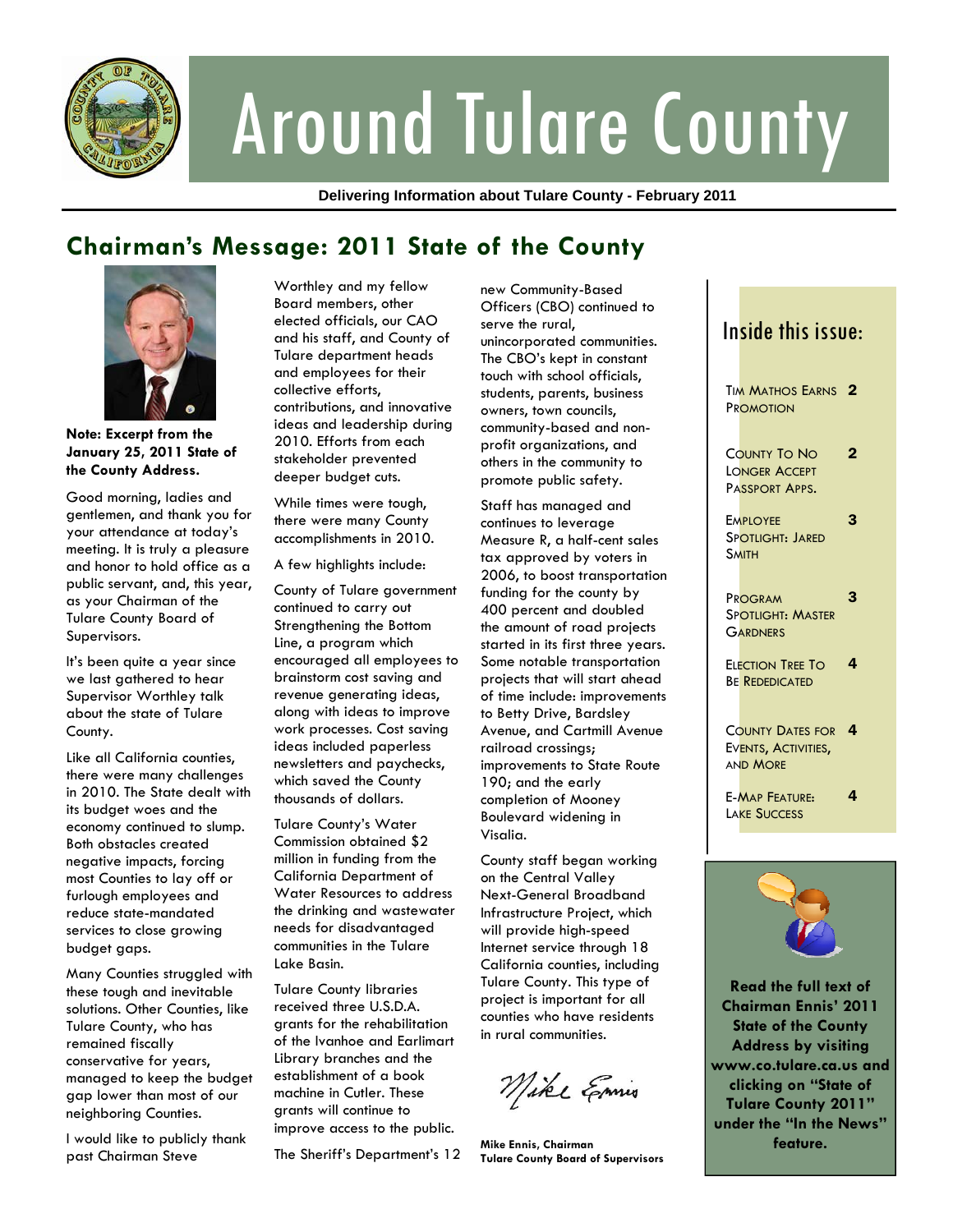## **Around Tulare County: www.aroundtularecounty.com**

**Assistant Assessor/Clerk-Recorder Appointed** 



**Tulare County Assistant Assessor/Clerk-Recorder Tim Mathos** 

#### Tim Mathos has been promoted to the position of Assistant Assessor/Clerk Recorder by Roland Hill, who was recently elected and sworn into office as Tulare County Assessor/ Clerk-Recorder.

Mathos, who has worked in the Assessor's Department for more than 23 years, assumed his new position previously occupied by Hill on January 3, 2011.

"Tim brings to the Assistant's position an extremely well-rounded working understanding of our department coupled with an unmatched work ethic, and, an excellent ability and desire to communicate and respond to fellow staff members, constituents, and stakeholders," Hill said. "We are very fortunate to have someone of Tim's characteristics and abilities as our new Assistant Assessor/

Clerk-Recorder."

Mathos began his career with Tulare County in 1987 as an Auditor-Appraiser. Since then, Mathos has served as an Appraiser III and Appraiser IV.

Mathos earned his Bachelors Degree in Accounting from California State University, Fresno and holds and Advanced Appraisers Certificate with the State Board of Equalization.

## **County Clerk's Office to Not Accept Passport Applications**

"Passport applications taken at the Clerk's Division have been reduced by nearly 50 percent – from 1,230 in 2008 to 630 in  $2010 - in$ the past two years."

Tulare County Assessor/ Clerk-Recorder Roland Hill announced in January a regulation from the United States Department of State will halt the Tulare County Clerk's Division in Visalia from being a passport acceptance facility. The Clerk's Division stopped accepting passport applications on January 31, 2011.

Hill said the regulation, as part of the Federal Passport Acceptance Program, prohibits facilities that issue birth records from being an approved passport acceptance facility – a location where residents apply for passports. After residents fill out their applications, the paperwork is sent on to the United States Passport Services, who ultimately issues the passports. There are 14 passport acceptance facilities throughout Tulare County.

In 2003, the U.S. Department of State stopped designating new passport acceptance facilities that also issued primary birth documentation, unless the two functions were

physically separated and acceptance agents could not create, amend or issue birth documents. In 2003, Tulare County, and other jurisdictions, was grandfathered into the Passport Acceptance Program pending future actions.

In October 2010, the U.S. Department of State notified jurisdictions that facilities that issued birth certificates could no longer be a passport acceptance facility.

"This new regulation now causes us to be out of compliance in our Clerk's Division and so we're going to have to cease being a passport acceptance facility," Hill said.

Hill said passport applications taken at the Clerk's Division have been reduced by nearly 50 percent – from 1,230 in 2008 to 630 in 2010 – in the past two years. Hill credits access to the 14 other locations in Tulare County where residents can apply for passports for the decline.

Passport Acceptance Facilities:

**City of Visalia – Human Resource Dept.**  707 W. Acequia Ave. Visalia, CA 93277 (559) 713-4300 Monday – Friday 9 a.m. – 4:30

p.m.

**Visalia Post Office – Town Center Station**  111 W. Acequia Ave.

Visalia, CA 93291 (559) 732-2445 Monday – Friday 9 a.m. – 2 p.m. \*Photos taken here. By Appt. only.

#### **Goshen Post Office**

6901 Ave. 305 Goshen, CA 93227 (559) 651-1420 Monday - Friday 9 a.m. -1:30 p.m.; 1:30 p.m. – 4 p.m. \*Photos taken here.

\*View full list of Passport Acceptance Facilities by visiting: **http://tinyurl.com/45pvcjx**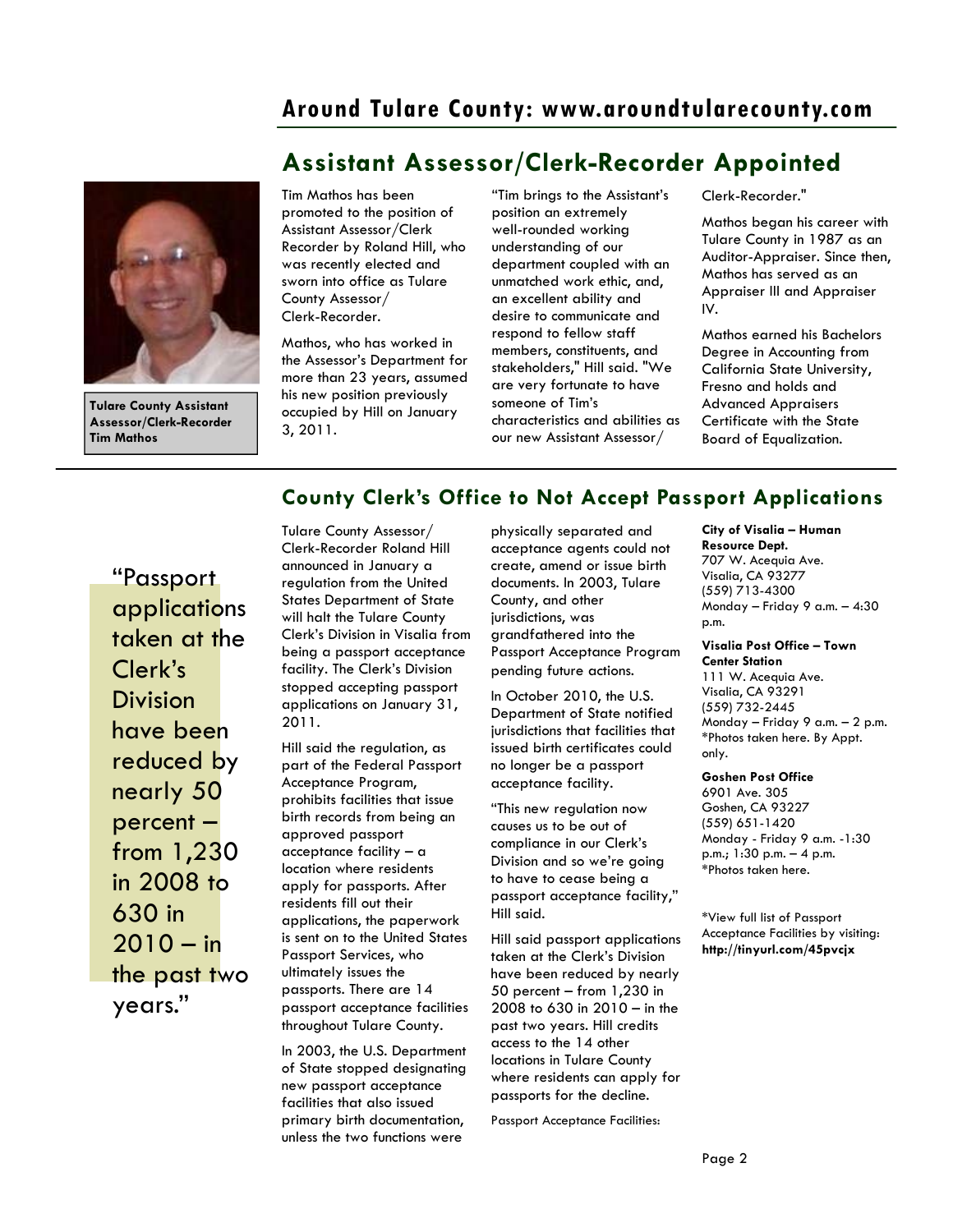## **Employee Spotlight: Jared Smith**



Tulare County Fire Lt. Jared Smith was named 2010 Firefighter of the Year by the Central Valley Fire Chiefs Association after saving a trapped elderly woman during a structure fire.

Tulare County Fire Chief Steve Sunderland said Smith was awarded the top honor in January at the Central Valley Fire Chiefs Association's annual Officer Installation meeting.

"This recognition is an award that is not awarded on an annual basis simply because the association likes to recognize firefighters," Chief Sunderland said. "It is an earned award. If the nominees do not clearly meet the criteria for recognition, then no award is issued that year. Fire Lieutenant Jared Smith has demonstrated courage in the face adversity and continues to exemplify a fire service standard of professionalism every day."

Chief Sunderland said Smith, along with multiple units from Tulare County, Farmersville, Visalia, and CAL-Fire responded to a wildland and structure fire June 8, 2010 just outside of Ivanhoe.

The first arriving units focused on structure protection. Upon arrival, firefighters were told a woman was trapped inside the home. Tulare County Fire Lieutenant Jared Smith entered the home and found an elderly woman who was recovering from surgery and evacuated her, a large dog, two chickens, and her cat. After rescuing the woman, Smith helped extinguish the fire, which limited the damage to one room in the house. The woman was transported

to Kaweah Delta Hospital for smoke inhalation, while the animals were turned over to the property owner.

Chief Sunderland said the Central Valley Fire Chiefs Association covers an area from Mariposa County to Tulare County. All fire service Chief Officers in the region are eligible for membership. As members they may nominate anyone from their respective agencies for the Fire Chief or Firefighter of the Year award.

Chairman of the Board of Supervisors Mike Ennis said he is proud of Lt. Smith and all members of the firefighting community for their efforts on June 8. The Board of Supervisors will honor Lt. Smith with a resolution at its Feb. 15, 2011 meeting.



**There are many County employees who are doing outstanding things for their community outside of their job.** 

**Do you know a County employee who should be in the spotlight? Let us know at:** 

**newsletter@co.tulare.ca.us**

## **Program Spotlight: UC Cooperative Master Gardner**

The Master Gardener (MG) Program is a program of the University of California Cooperative Extension. The Cooperative Extension (CE) has been meeting local agriculture needs since 1913. The CE is located in Tulare and functions through a partnership with the University of California, the USDA, Tulare County government, and California residents.

Master Gardeners are members of our local communities who are trained by UC Cooperative Extension experts and managed by the county UCCE Offices. In

exchange for the training they receive, MG volunteers extend horticultural information and offer educational programs and garden-related demonstrations in their communities.

You will see Master Gardeners at local events with information booths, cultivating the Tulare County Courthouse and Ralph Moore rose gardens, at the Farmers Market, conducting Garden Festivals and training school and youth leaders to construct school gardens. If you have gardening questions the MGs are available on Tuesdays

and Thursdays' at their Helpline in the UCCE office in Tulare and Hanford.

To reach a MG, call and/or leave a message at (559) 684-3326 or (559) 582- 3211 ext. 2736.

The Master Gardener program trains new volunteers every two years. The next Master Gardener class will be offered from January to June in 2012. If you are interested in becoming a Master Gardener contact the Master Gardener office at (559) 684-3326.

## **Side Note:**

The UC Master Gardner Program of Tulare and Kings Counties will host a landscape seminar called: "Gardening Central Valley Style."

The event is scheduled from 8 a.m. to 4 p.m. on Saturday, March 12 at the Visalia Convention Center.

Read more about the event in the March edition of the Around Tulare County newsletter.